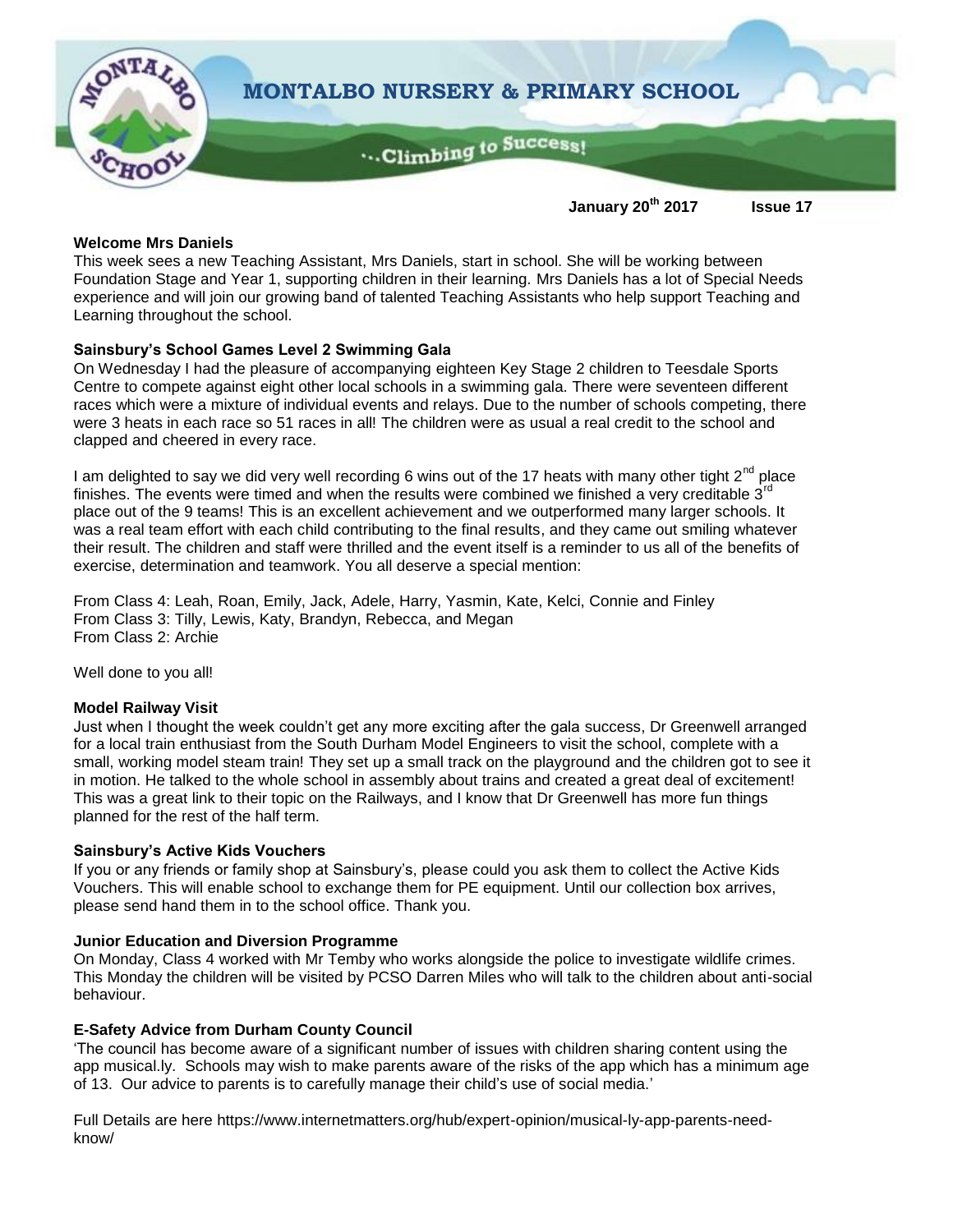

## **Safer Internet Day 2017**

Safer Internet Day will be celebrated globally on Tuesday 7th February with the slogan 'Be the change: Unite for a better internet.' One of Miss Richardson's responsibilities is as E-Safety Co-ordinator. She is working with our local authority adviser in the run up to Safer Internet Day and we will be sending out the most up to date forms and contracts to for you and your child sign shortly, to help safeguard them online whilst at school.

On Friday 10<sup>th</sup> February we would like to invite parents to school at 2.45pm and your child can take you around each class, where the children can explain a different element of e-safety to you.

#### **FOMS Meeting**

The next FOMs meeting is at 5pm at school. The Friends will discuss a calendar of events and be given an update on the plans to improve the garden. New members are more than welcome.

#### **Hardworking Staff**

Since I joined the school, there have been so many changes and I am so pleased with how the staff have responded. The staff work very long hours to help children develop and improve the school. I believe the school has benefited from the changes and that we have the right mix of people to improve the school further. Professional development is very important and we have many future school leaders here. I really enjoy learning new things and the collaboration in school and working with other schools can only help develop our ideas and practices further.

#### **Contact Details**

Please keep the School Office informed of any change of contact details. Thank you.

#### **Guitar or Ukulele Tuition**

Mr Rudkin, who has worked with many local schools in the past and is a registered guitar tutor, called into school this week. He passed on his contact details and wondered if any children would be interested in some private tuition. His details are: - tel: 01833316128 or email fredrudkin1835@sky.com

#### **Lockerbie Residential Visit**

Payment of at least half of the fee for this exciting trip - £117.50 needs to be made by **March 1st** with the remainder by **6 th June**. Payment by instalments or as a lump sum is equally acceptable, cash or cheque payable to

'Montalbo School Fund'.

#### **Attendance for w.b. 16.1.17**

|           | Present |
|-----------|---------|
| Reception | 91.8%   |
| Class 1   | 98.6%   |
| Class 2   | 98.7%   |
| Class 3   | 99.4%   |
| Class 4   | 93.4%   |
|           |         |

Overall attendance this week was 94.4%

## **Dates for your Diary**

January 24<sup>th</sup> FOMs meeting at school 5pm February 8<sup>th</sup> Reception at Teesdale Leisure Centre for Multi-Skills Festival February 10<sup>th</sup> February Parents invited into school 2.45pm for e-safety tour with their child. February 16<sup>th</sup> Class 3's Assembly 9.00am February 20th-24<sup>th</sup> Half Term March 20<sup>th</sup>-22<sup>nd</sup> – Parents' Evenings

#### **Mr Minikin**

# **Punctuality**

Please ensure that your child arrives at school no later than 8.55a.m. in order to make a prompt start for lessons. Remember Wake Up, Shake Up usually starts at 8.45a.m.

**1 hour and 9 minutes learning time lost this week**